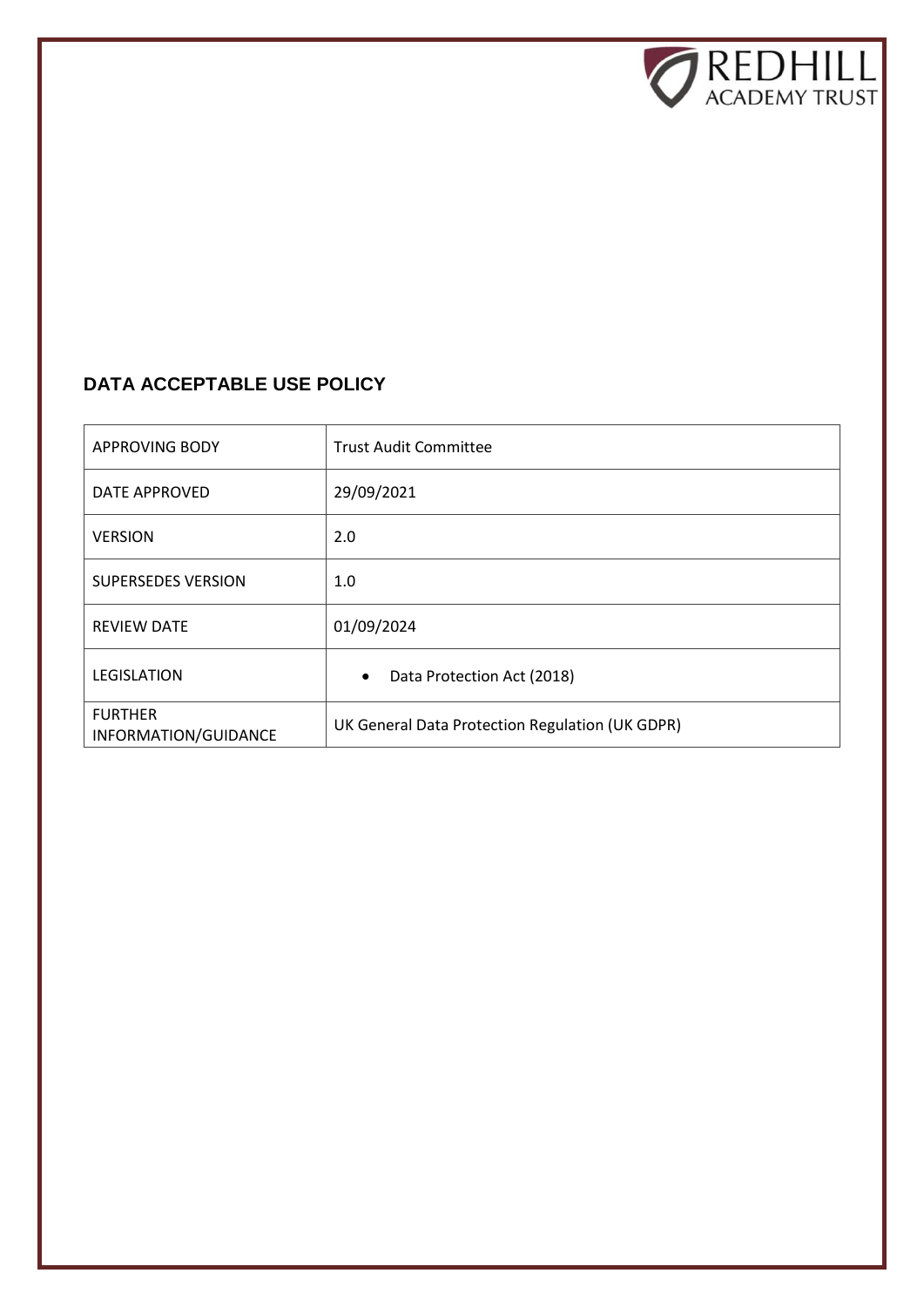

## **ACCEPTABLE USE POLICY FOR DATA**

All staff and working visitors should be aware of this agreement, and agree to follow it as a condition of their employment or involvement with the academy. Failure to do so may result in disciplinary action.

It is vital that the academy fulfil its obligations under the General Data Protection Regulation (2018) and Freedom of Information Act (2000). This Acceptable Use Policy has been created to ensure that all staff are aware of and follow specific rules.

# **Legal framework**

This policy has due regard to legislation, including, but not limited to the following:

- The UK General Data Protection Regulation (UK GDPR)
- The Education (Independent School Standards) Regulations 2014
- The School Standards and Framework Act 1998

This policy will be implemented in conjunction with the following other Trust policies:

- Staff Code of Conduct Policy
- Academy E-Safety Policies
- UK GDPR Data Retention Policy
- Data Protection Policy
- Data Retention Policy
- Various Privacy Notices

#### **1. Policy Statement**

- 1.1 The Redhill Academy Trust (The Trust) provide data resources to facilitate a person's work as a student or employee within the Trust. The Trust seeks to provide a professional working environment for its students and staff. The Trust values its systems as important business and educational assets.
- 1.2 Wherever referred to 'The Trust' throughout this policy, includes employees in all individual Academies in the Trust, including the Teaching School Hub, The College, and the Central Support Teams.
- 1.3 The objectives of this policy are to ensure as far as is possible:
	- 1.3.1 Trust data systems both electronic and non-electronic are as safe, secure and as effective as possible.
	- 1.3.2 The Trust is protected from damage or liability resulting from the use of its facilities for purposes contrary to the law or any agreement under which the Trust or its systems operate.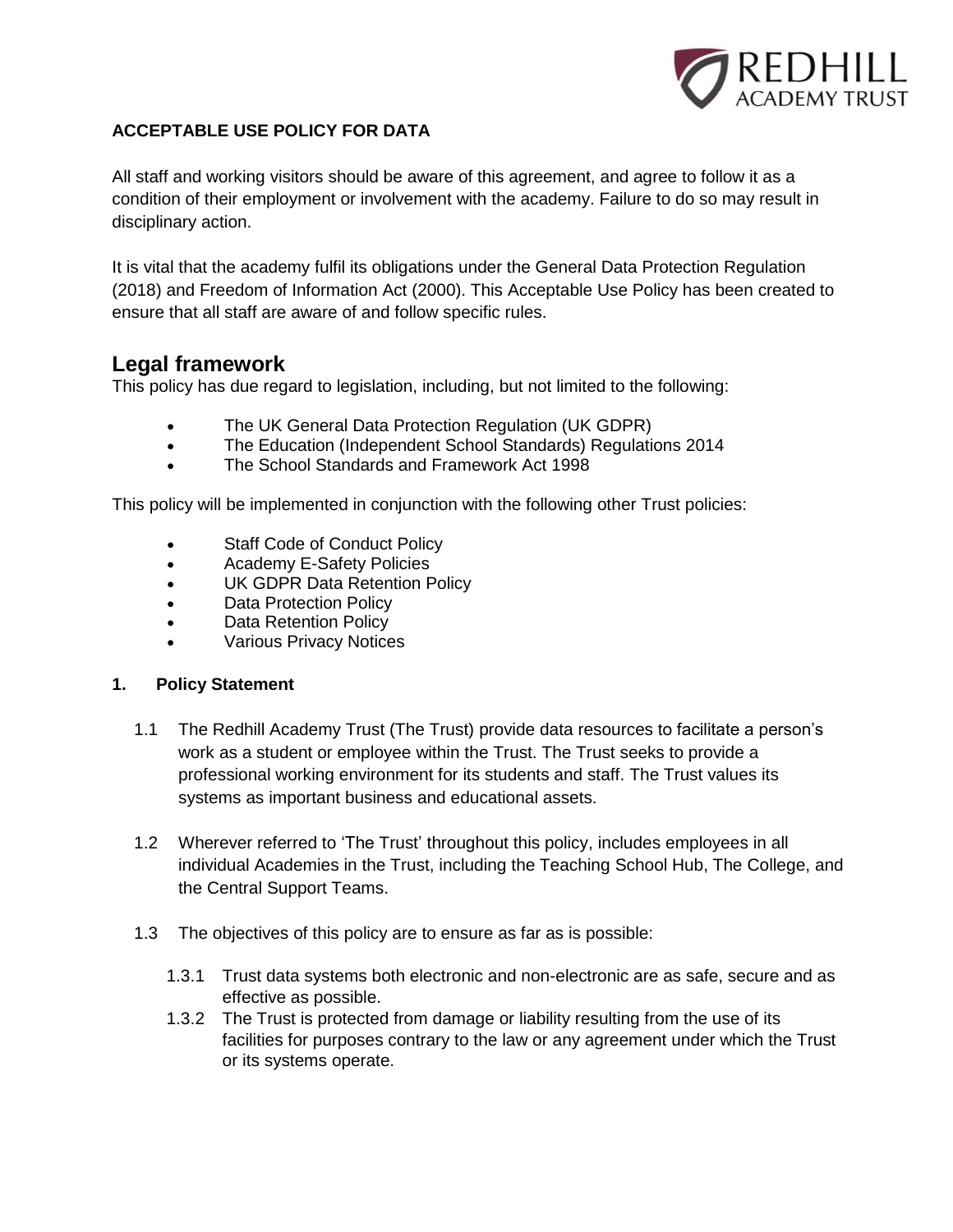

1.4 This policy does not form part of any employee's contract of employment and it may be amended at any time.

## **2. Roles, Responsibilities and Implementation**

- 2.1 The Trust Audit and Risk Committee has overall responsibility for the effective operation of this policy and for ensuring compliance with the relevant statutory framework. The Committee delegates day-to-day responsibility for operating the policy and ensuring its implementation, review and maintenance to the Director of Operations and Academy Data Protection Leads.
- 2.2 Leaders and managers have a specific responsibility to ensure the fair application of this policy. All members of staff are responsible for supporting colleagues in ensuring its success.
- 2.3 All staff have a personal responsibility to ensure that they and others, who may be responsible to them, are aware of and comply with this policy and its guidelines. This includes staff who are working on-site or remotely.
- 2.4 The Trust will investigate all incidents involving the potential breach of this policy. Overall responsibility for investigation is with the Director of Operations, who will notify the appropriate managers. Incidents which are found to contravene this policy will be subject to disciplinary procedures.

## 3. **Data to which this Policy applies**

- 3.1 For the purpose of this policy, **personal data** refers to information that relates to an identifiable, living individual, including information such as an online identifier, e.g. an IP address. The UK GDPR applies to both automated personal data and to manual filing systems, where personal data is accessible according to specific criteria, as well as to chronologically ordered data and pseudonymised data, e.g. key-coded.
- 3.2 A sub-set of personal data is known as 'special category personal data'. This special category data is information that relates to:
	- 3.2.1 race or ethnic origin;
	- 3.2.2 political opinions;
	- 3.2.3 religious or philosophical beliefs;
	- 3.2.4 trade union membership;
	- 3.2.5 physical or mental health;
	- 3.2.6 an individual's sex life or sexual orientation;
	- 3.2.7 genetic or biometric data for the purpose of uniquely identifying a natural person.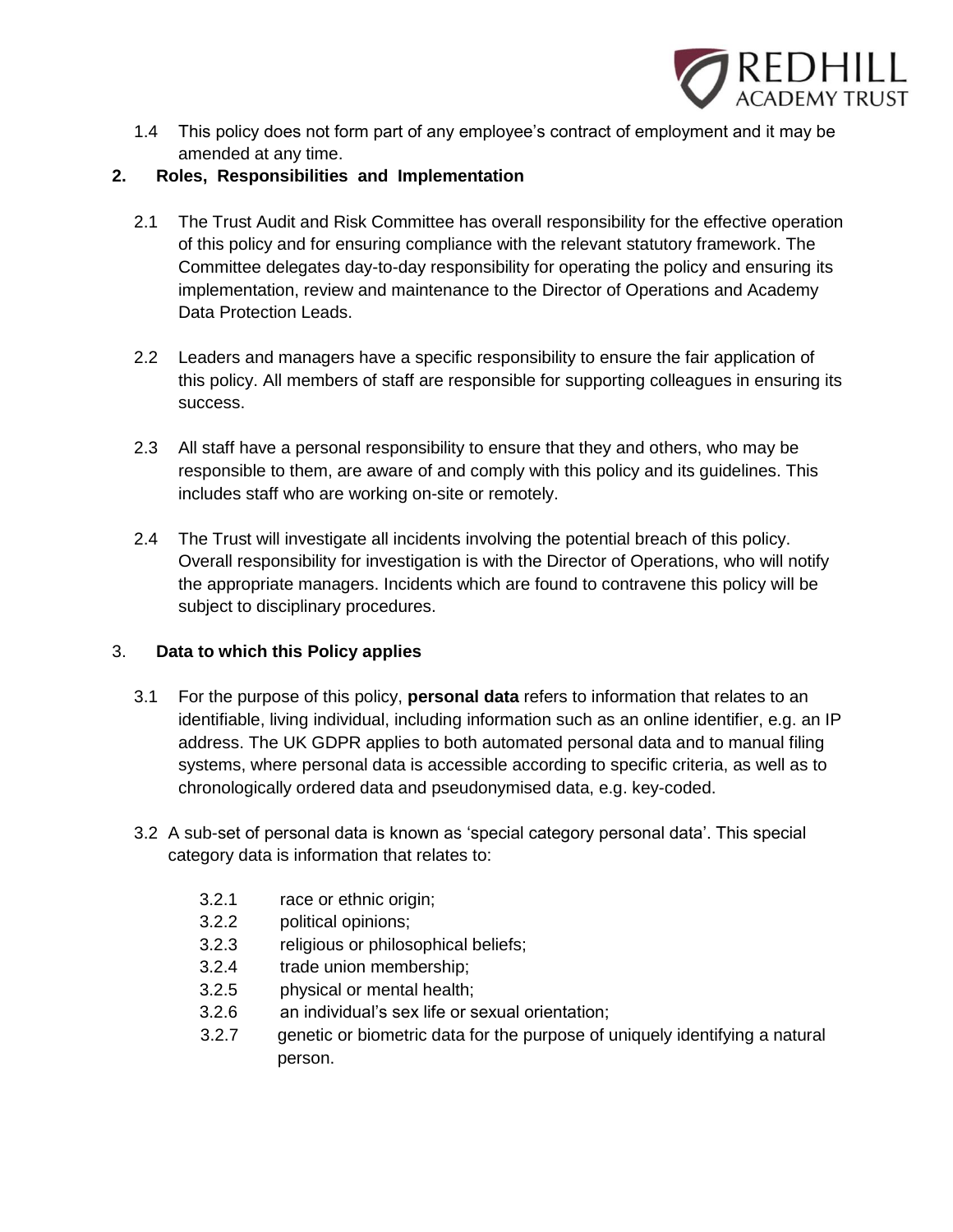

- 3.3 Special category personal data is given additional protection under the UK GDPR, and further safeguards apply where this information is to be collected and used.
- 3.4 The UK GDPR also gives additional protection to personal data relating to criminal convictions and offences or related security measures (including information about criminal activity, allegations or suspicions, investigations and proceedings) ("criminal offence data").

#### 4. **Security of paper-based data**

- 4.1 Staff are responsible for ensuring that data issued to, or operated on by them, remains secure. On site this means keeping data away from being easily accessible by unauthorised personnel.
- 4.2 If taking data off site, paperwork should be stored securely at all times. You should remain with the data when in transit, and store it in a secure area e.g. a locked cupboard, when not in use.
- 4.3 Data should **never** be left unattended in a vehicle.
- 5. Data should **never** be taken outside of the EU.
- 5.1 Special Category Data, should **never** be removed from the academy site and must be stored in a secure area e.g. locked cupboard, filing cabinet or office at all times, when not in use. Special Category Data should never be left unattended.
- 5.2 Before sharing data, all staff members will ensure that:
	- They are allowed to share it.
	- Adequate security is in place to protect it.
	- Who will receive the data has been outlined in a privacy notice.
- 5.3 All paper-based records containing data should be securely shredded, or confidential waste removal, when no longer of use. You should not keep records beyond their retention period.
- 5.4 Paper based records should be destroyed in compliance with the Trust Data Retention **Policy**

#### 6. **Security of electronic data**

6.1 Ensure that your passwords for access to the network, email, MIS etc. are strong passwords, including at least one number, capital letter and special character. You should change these on a regular basis (at least annually), and never share passwords, or login details with other members of staff or students.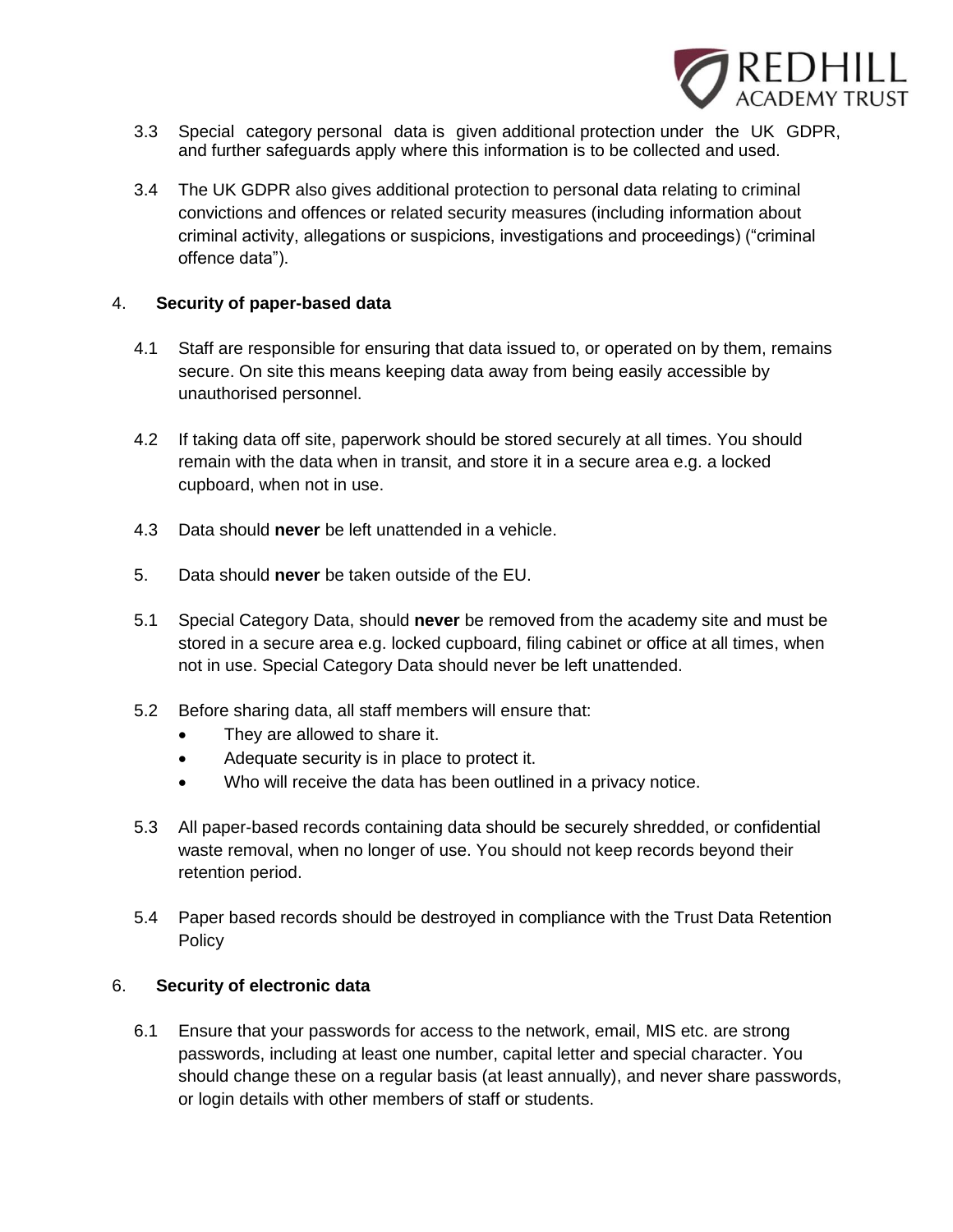

- 6.2 Access to all IT accounts for all IT systems are the sole responsibility of the named owner of the account.
- 6.3 Ensure that you lock or log out of your computer when leaving it unattended, even for a brief period of time. You are responsible for activity that takes places using your credentials, which can be monitored by the academy IT support team.
- 6.4 Ensure that on screen data is not visible to students or other unauthorised personnel.
- 6.5 Data must not be stored on staff laptops or any electronic device outside of school without being encrypted and must comply with the UK GDPR. Wherever possible taking data out of the academy should be avoided.
- 6.6 Use of USB memory devices is permitted; however, these must be encrypted and will be supplied to you by the academy ICT support team on request. No personal USB devices may be used under any circumstances. This USB drive should remain physically secure both in transit and when stored. As a preferred alternative, remote access to the Academy Microsoft 365 system will be provided to all staff and should be used to access and transfer files wherever possible.
- 6.7 Use of External Hard Drives is permitted; however, encryption must be installed on the device by the school ICT support team prior to first use.
- 6.8 Use of both Personal and School Laptop's outside of school is permitted; however, ALL laptops must have encryption installed by the school ICT Support team, and this will either be BitLocker or Des Lock.
- 6.9 Prior to leaving the Trust employment staff must return all equipment provided by the school, personal laptops must be checked by ICT support to remove any confidential data and the encryption.
- 6.10 Files should be deleted from the network, encrypted laptops, external hard drives, and USB drives when the data is no longer required, in line with the Trust's data retention policy. When deleting a file from a USB drive outside of the academy you should use shift and delete to avoid the risk of a copy of the file being stored in the recycle bin.
- 6.11 When sending emails, any emails sent outside of the Trust Office 365 tenancy must not contain personal data. Any attachments that are sent must be password protected or sent with confidential in the subject line, which will automatically encrypt the email.
- 6.12 Circular emails to parents and other agencies outside of the Trust are sent blind carbon copy (bcc), so email addresses are not disclosed to other recipients.
- 6.13 Photos and videos of students must only be taken using academy owned devices unless prior permission has been given by a member of the Senior Leadership Team.